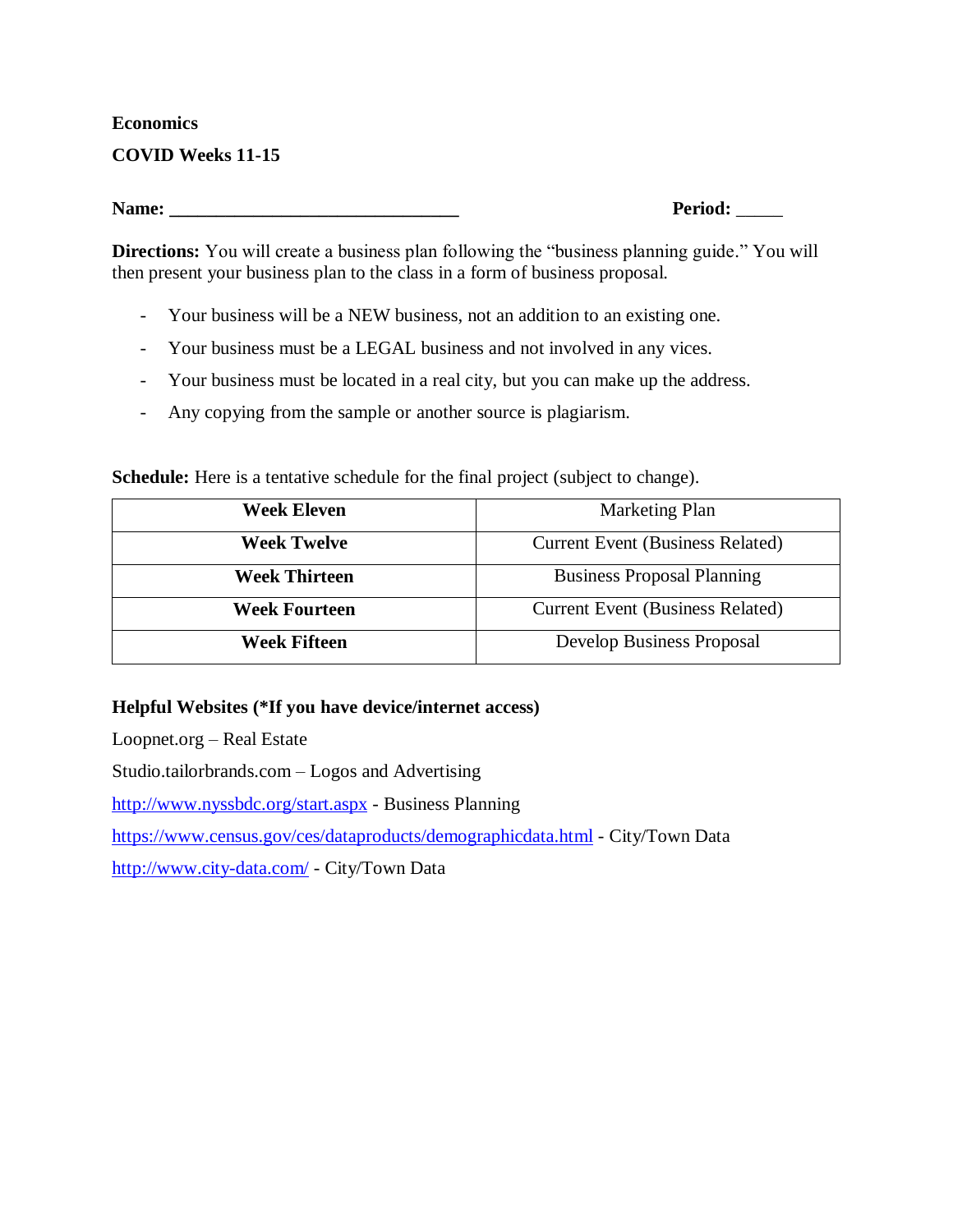#### **Marketing Plan – Economics Final**

Name: **Period:**  $P$ **Directions:** Use this marketing plan to guide your business planning. Attach this marketing plan to your business plan. Attach a picture of your logo to the back of this page (can be hand drawn).

#### **Your marketing plan must include all of the following:**

Business Name:

Location of Business (City, State):

Address of Business:

Marketing Slogan:

**7 P's of Marketing** (See next page for more detailed information):

Product (What is your biggest selling good/service):

Price (How much does it cost?):

Place (Where are you located?):

Promotion (What sale/advertisement will bring people to you?):

People (Who is your target buying group?):

Process (How will you market/sell to them?):

Physical Evidence (What will your final outcome be? Cash? More product?):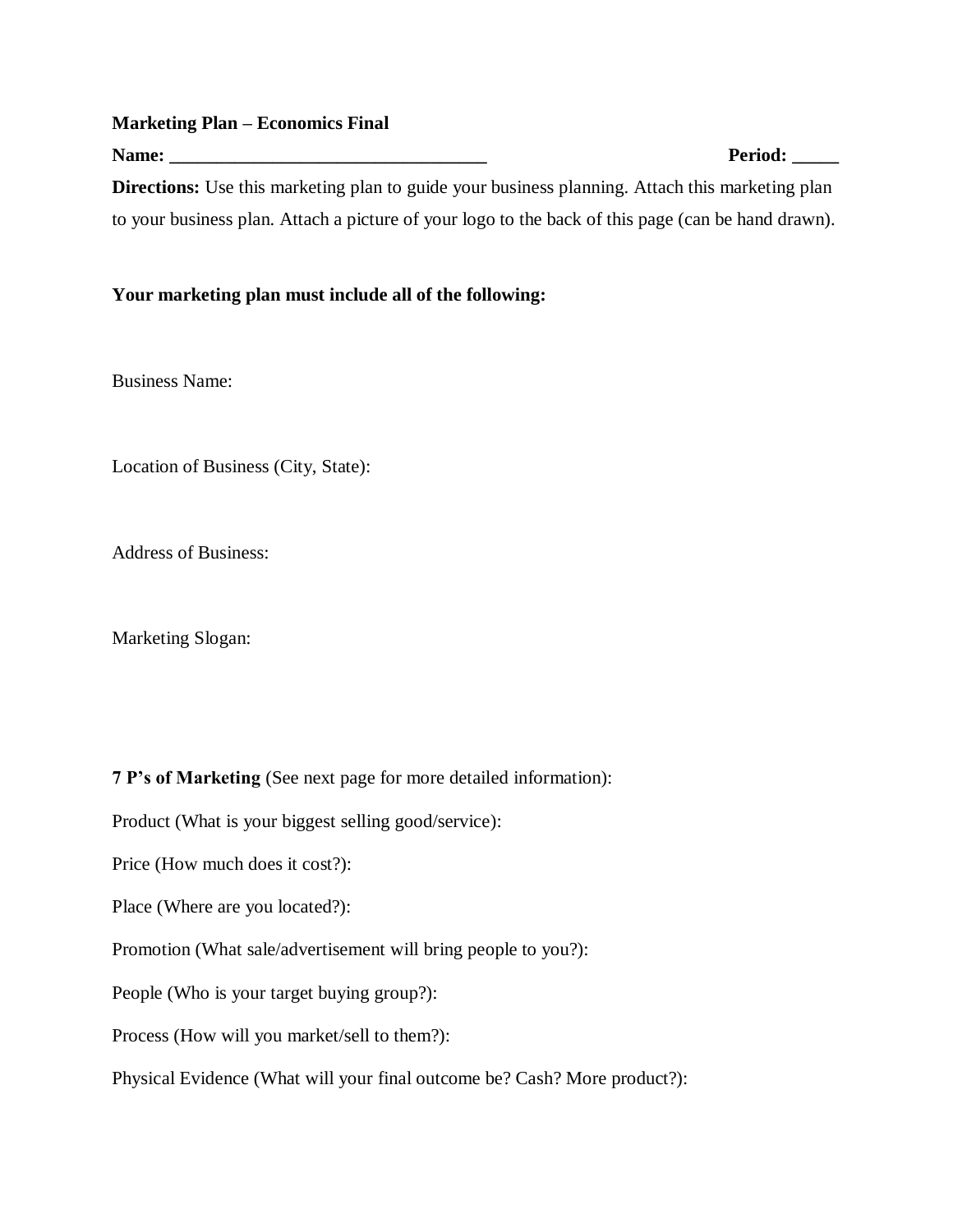# Market Strategy

# **Product**

[Describe the products with which you will enter the target market described in the section above. How will this product solve the challenges described in your buyer persona description(s)? What makes this product different from (or at least competitive against) your competition?]

### **Price**

[How much are you selling this product for? Is it competitive? Realistic for your customers' budget? Will you run any seasonal promotions/discounts associated with this product?]

### **Place**

## **Promotion**

[How will you promote this product? Think more deeply than your blog or social media channels. What about this content will drive value into your product?]

### **People**

[Who are you marketing to? Who is going to do the marketing for you?]

### **Process**

[How will the product be delivered to your customer? Is it an ongoing service? How you support their success with your product?]

# **Physical Evidence**

[Where is your product displayed? If you sell an intangible product, how would customers produce visible evidence of your business?]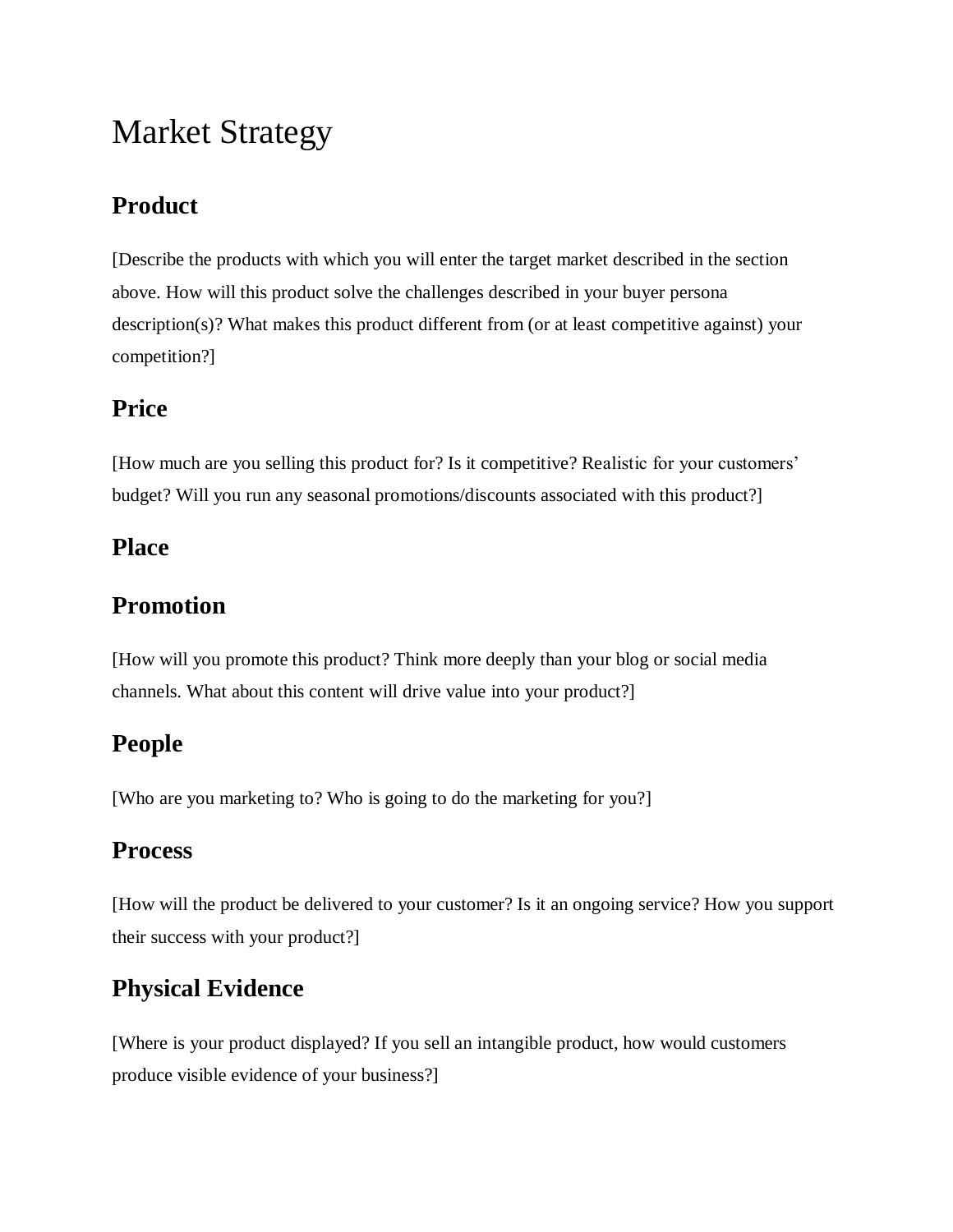#### **Economics Final Project – Business Proposal**

Name: **Period:**  $P$ **Directions:** Use this guide to build your business proposal. This should be a professional presentation due to the fact that you are asking the bank for money.

### **Step One:** Business Summary / Introduction

- Business Name
- Purpose
- Main Selling Points

### **Step Two: Business Location**

- Location
- Importance of Location (Tourist, Dockside, etc.)

### **Step Three:** Market (7 P's of Marketing)

- Who are you targeting?
- What are you selling?
- How are you selling it?

### **Step Four:** Employees

- Management / Salaries
- Employees / Wages

### **Step Five:** Loan Requirements

- What do you need money for? (Truck, Oven, etc.)
- How much do you need for it?
- How much do you need total?